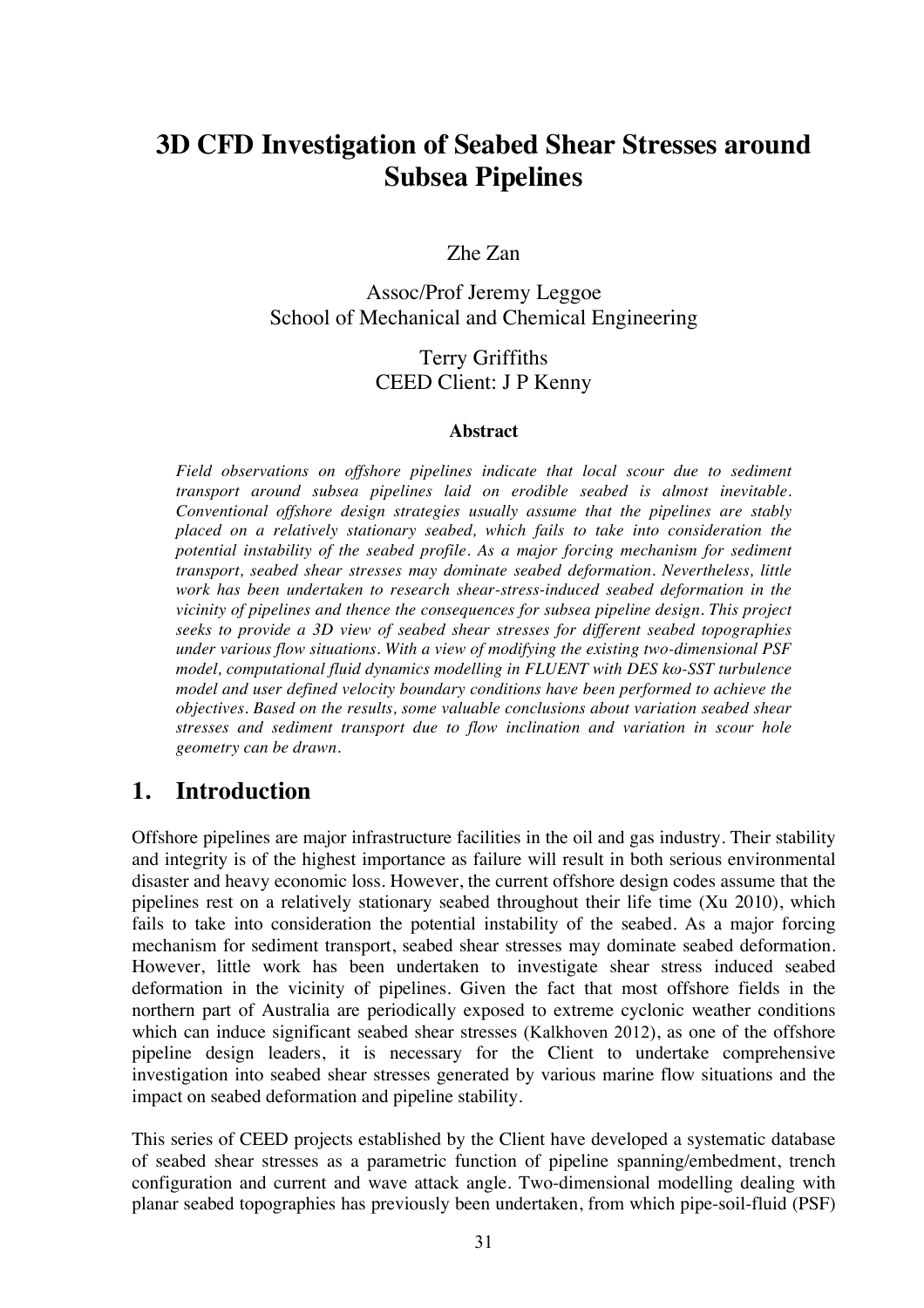interaction models have been built (Xu 2010, Shen 2011, Kalkhoven 2012). By assuming that the seabed geometry is two-dimensional the pipe and fluid flow is perpendicular relative to the pipeline, these models can provide a good estimation of shear stresses in the center of a long scour hole. However, as shown by Shen (2011) for steady currents, high shear stresses at the edges of a scour hole, where the 3D seabed profile is extremely complex, can produce significant effects on local sediment transport and scour propagation along the pipeline. Hence by continuing to undertake 3D investigations into different seabed topographies in typical scouring stages under both perpendicular and inclined current or wave flows, we are able to take into account the variation of seabed shear stresses in the dimension along the pipe and thereby extend those existing two-dimensional PSF models.

Scour below a pipeline in real life always takes place in a 3D fashion. When an incoming flow hits a pipeline sitting on a non-cohesive porous seabed, the pressure on the upstream face of the pipe is increased significantly due to the stagnated flow. The downstream face pressure is relatively small under the concurrent effect of flow separation and wake vortex generation. This pressure difference drives a seepage flow underneath the pipe. When the seepage flow becomes excessive, piping occurs, a mixture of water and sediment breaks through underneath the pipe, resulting in the onset of scour below the pipeline (Sumer et al.2001). Once the scour is initiated, it spreads along the pipeline in two opposite directions and forms an increasing span length. Both the free span length and rate of scour development depend on flow characteristics, sediment properties and pipeline parameters (Cheng et al. 2009). Initially, the combination of small span length and large pressure gradient induces a complex 3D flow field, especially around two span shoulders, with substantial amounts of sediment travelling through the trench underneath the pipe. As the span shoulders get further apart, pipe weight is increasingly exerted on the soil (Sumer et al. 2001) until the bearing capacity of the marine soil is exceeded, thus a general shear failure occurs by sliding soil wedges in an outward direction. As soon as the pipe touches the bed, no more flow or sediment can pass underneath the pipe. Instead, suspended sediment carried by the flow will accumulate beside the pipeline until partial self-burial occurs, and an equilibrium state of sediment transport is reached. This self-burial process may increase the pipe lateral resistance significantly and save the cost of artificial pipe trenching or burial.

Shen (2011) has finished running nine 3D cases under steady current conditions and summarised some important conclusions for perpendicular and inclined steady current flow situations. To advance this 3D modelling, geometries with longer span scour holes under flows comprising perpendicular or inclined wave components are planned to be performed in this project.

## **2. Modelling Process**

### **2.1 Overview**

The project employs a computational fluid dynamics modelling method to realise the objectives and applies a major commercial CFD software package FLUENT that is commonly used across the industry. Different aspects of the project task are finished by different components as illustrated below:

- Geometry models are generated by DESIGNMODELER
- Geometry models are meshed by MESHING
- Numerical CFD modellings are implemented by FLUENT
- Post process of the results are finished by CFD-POST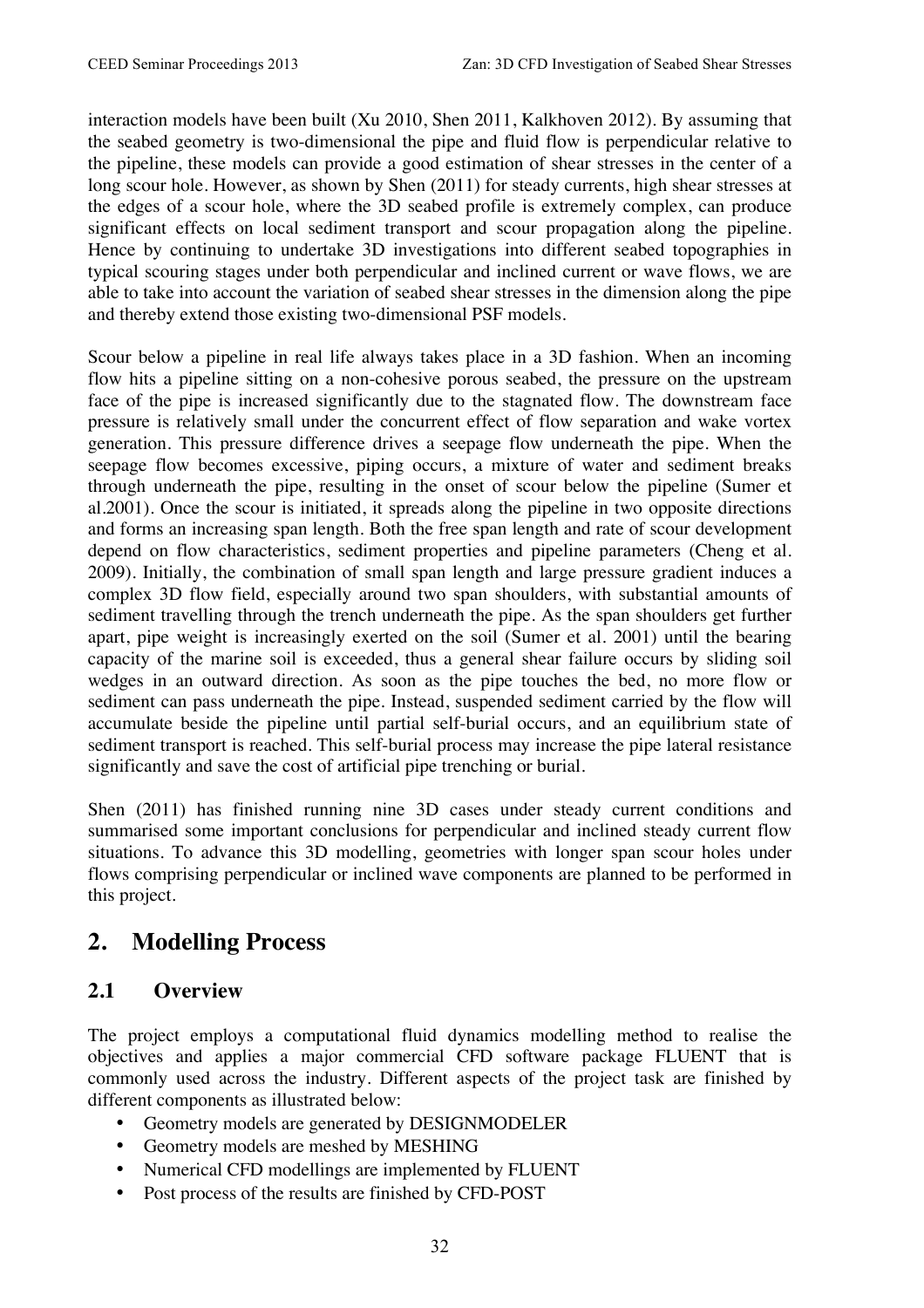#### **2.2 Description of Geometry Domains**

In order to achieve the project objectives, the computational domain must describe the geometric seabed conditions. The geometric domain size and seabed profile parameters are shown in Figure 1 and Figure 2. By varying  $L_{\text{berm}}$ ,  $Z_{\text{soil}}$ ,  $Z_{\text{pipe}}$  and  $L_{\text{span}}$ , different seabed topographies in typical scouring stages can be achieved.



**Figure 2 Perspective view of detailed pipeline with a free scour span initiated in the middle**

#### **2.3 Computational Meshing**

Mesh quality is of the highest importance in computational fluid dynamics modelling. In this 3D modelling project, firstly, the hexahedron dominant mesh strategy is required in order to both reduce the total number of elements used and increase the accuracy of result. Secondly, mesh refinement around areas of interest must be taken into account. Considering the flow characteristics within the solution domain, finer meshing is applied where velocity boundary layers develop and highly 3D flows can be expected. Thirdly, particular attention is paid to the scour span shoulders, since failing to keep finite computing element skewness low enough and meshing direction aligned with the expected flow paths could cause convergence problems in the FLUENT solver. Therefore, to achieve a high-quality mesh, the whole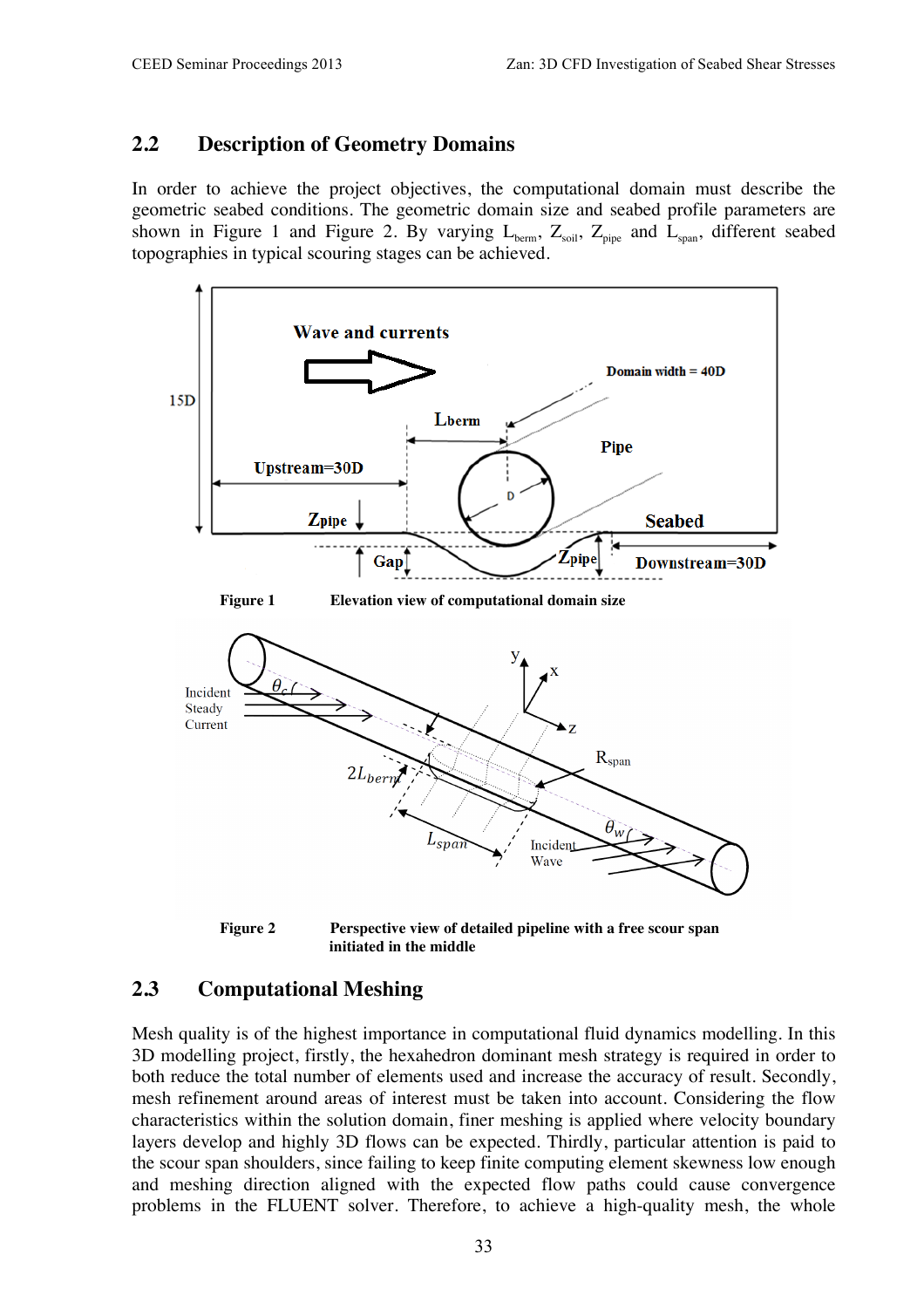domain is divided into more than 200 sub-structured bodies and multiple mesh methods are employed. The Figure 3 below show the mesh profiles of core region (around pipe) for both mid-domain and side-domain sections.



**Figure 3 Mesh profile of mid-domain and side-domain section**

Mesh problems mainly exist in the connections between these two sections, where highly distorted bodies are generated. For this geometric case, more than 5 million cells are created with the finest element height of 0.001m along the seabed and pipe surface.

### **2.4 Computational Modelling**

#### **2.4.1 Boundary conditions**

In order to best describe the flow condition within the computational domain, particular attention is paid to the boundary conditions for each face. For inlet and top boundaries, a velocity inlet boundary condition is employed by specifying user defined function (UDF) of velocity, turbulence kinetic energy and specific dissipation rate, in which metocean condition can be described as current only, wave only and combined current and wave cases. For seabed and pipe boundaries, a non-slip wall boundary condition is applied with a specified wall roughness height of 0.0025m. For side boundaries, a periodic boundary conditions as used by Shen (2011) have been applied, which has been proved to successfully describe the complex wake flow right after the pipe, even for wave cases where in this project the domain has been extended to match the periodicity of wave phase. For the outlet boundary, pressure outlet and velocity inlet boundary conditions are used for steady current cases and wave cases respectively.

#### **2.4.2 Turbulence Model**

The turbulence model was selected by Shen (2011) based on benchmarking against the particle image velocimetry (PIV) data describing the velocity field in the vicinity of the pipe from Akoz and Kirkgoz (2009) experimental work in large-scale open water channel. Eventually, DES k-ω SST turbulence model was selected, which can accurately predict the boundary velocity profile and wake recirculating flow estimation to PIV results (Shen 2011).

## **3. Results and Discussion**

The major concern of this project is to investigate the variation of seabed shear stresses induced by 3D flows due to scour propagation under both perpendicular and inclined current or wave headings. Modelling cases are defined by input parameters of seabed profile and inlet flow, and options for the 6 input variables are suggested by the client mentor listed in Table 3.1. By varying these parameters, a 3D case matrix was developed containing 66 cases in total.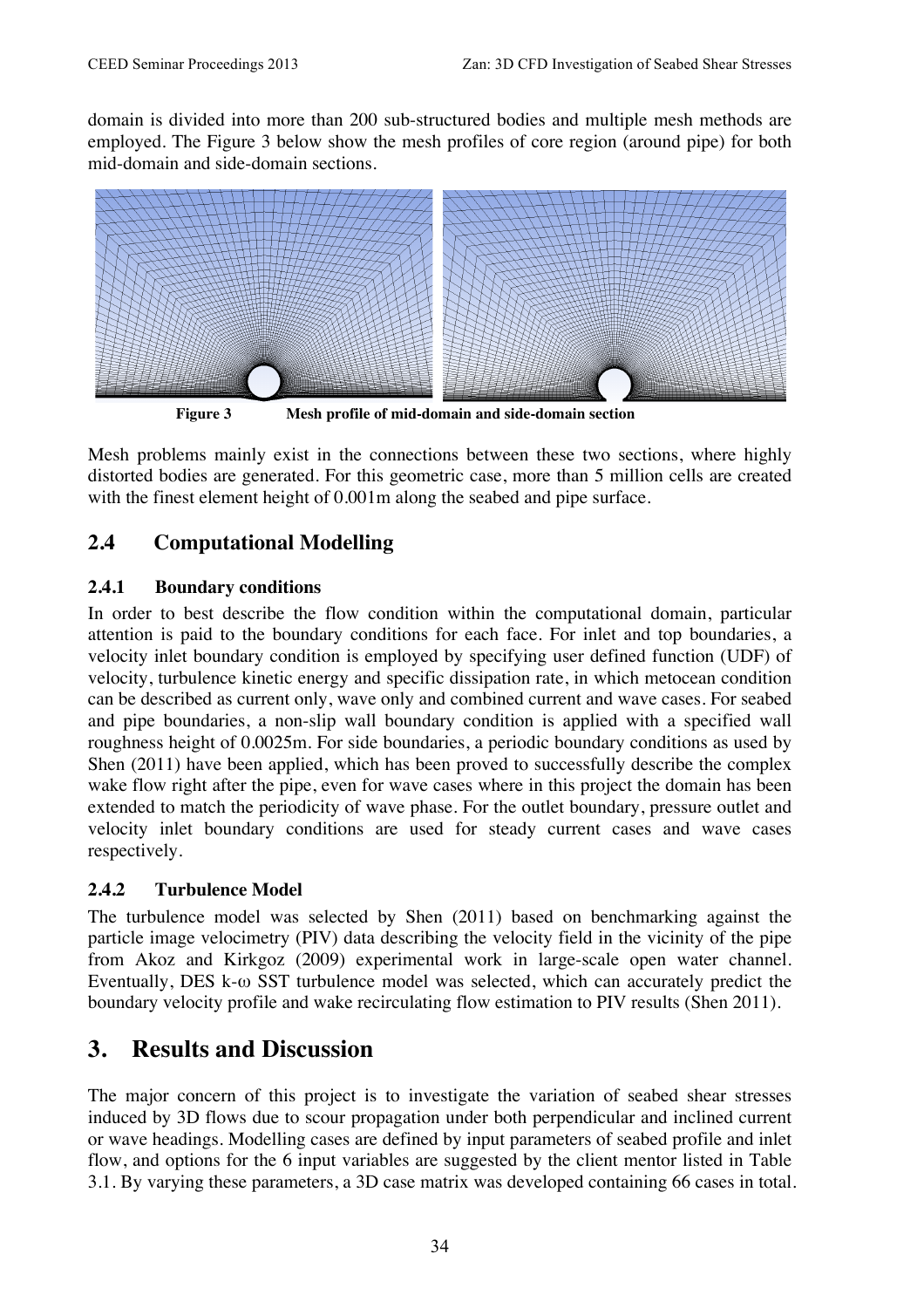| Variables                                     |                                                    | Possible values |        |
|-----------------------------------------------|----------------------------------------------------|-----------------|--------|
| Current velocity $U_c$ (m/s)                  |                                                    | 0.5             |        |
| Current attack angle $\theta_c$ (deg)         | 90                                                 | 45              | 15     |
| Wave velocity $U_w$ (m/s)                     |                                                    | 0.5             |        |
| Wave attack angle $\theta_w$ (deg)            | 90                                                 | 45              | 15     |
| Seabed elevation $\mathbf{Z}_{\text{sol}}(m)$ | $-0.1$                                             | $-0.25$         | $-0.5$ |
| Berm length $L_{\text{berm}}$ (m)             | 0.75                                               | 3               |        |
| Span length $L_{span}(m)$                     |                                                    |                 | 10     |
| Table 1                                       | <b>Options for 3D case matrix input parameters</b> |                 |        |

As DES turbulence model for 3D modelling requires significant CPU and RAM resources, to date only 24 cases have been finished (9 were finished by Shen).

Figure 4 shows plots of normalised shear stress (NSS) verses normalised seabed location along 3 typical X axis-paralleled seabed lines passing through the span center  $(Z=0)$ , span shoulder ( $Z=0.5\times L_{\text{span}}$ ) and domain side boundary ( $Z=0.5\times$ domain width) respectively for cases with varying span geometry and a constant steady current acting perpendicular to the pipe axis. The NSS is defined as the ratio of local shear stress to the ambient (near domain inlet) shear stress, and the normalised seabed X location is defined as the ratio of the seabed X coordinate value to the pipe diameter. Results from 3D Case19 (10m span), Case8 (5m span) and Case7 (1m span) are illustrated in the diagram, which have identical scour hole planar dimensions in XY plane  $(Z_{\text{coll}}=0m, L_{\text{beam}}=0.75m)$  and identical flow situation  $(U_{c}=1m/s,$  $\theta_c$ =90deg, U<sub>w</sub>=0) but different span lengths along Z axis.



It is clearly shown that NSS values around the scour hole region (span center and span shoulder) are much higher than those at ambient locations (far field in both X and Z directions). For relatively shorter spans (5m and 1m), the maximum NSS values occur at the region of span shoulders, and are more than 10 times the NSS values at ambient location. However, when it comes to the 10m span case, NSS value at span shoulders is comparable to that at the span center. Furthermore, for 1m, 5m, and 10m long spans, their maximum shoulder NSS values can be roughly taken as triple, twice and equal to their maximum span center values respectively. This implies the extreme NSS values at span shoulders reduce progressively as the scour hole gets longer.

As mentioned before, a 2D case can be treated as a domain with an infinitely long scour hole along the pipe. By comparing it with the series of 3D cases with identical planar scour hole dimension but different span lengths as shown below in Figure 5, it can be observed that the NSS plots for 5m and 10m span match closely to the 2D plots, while 1m span plot deviates.